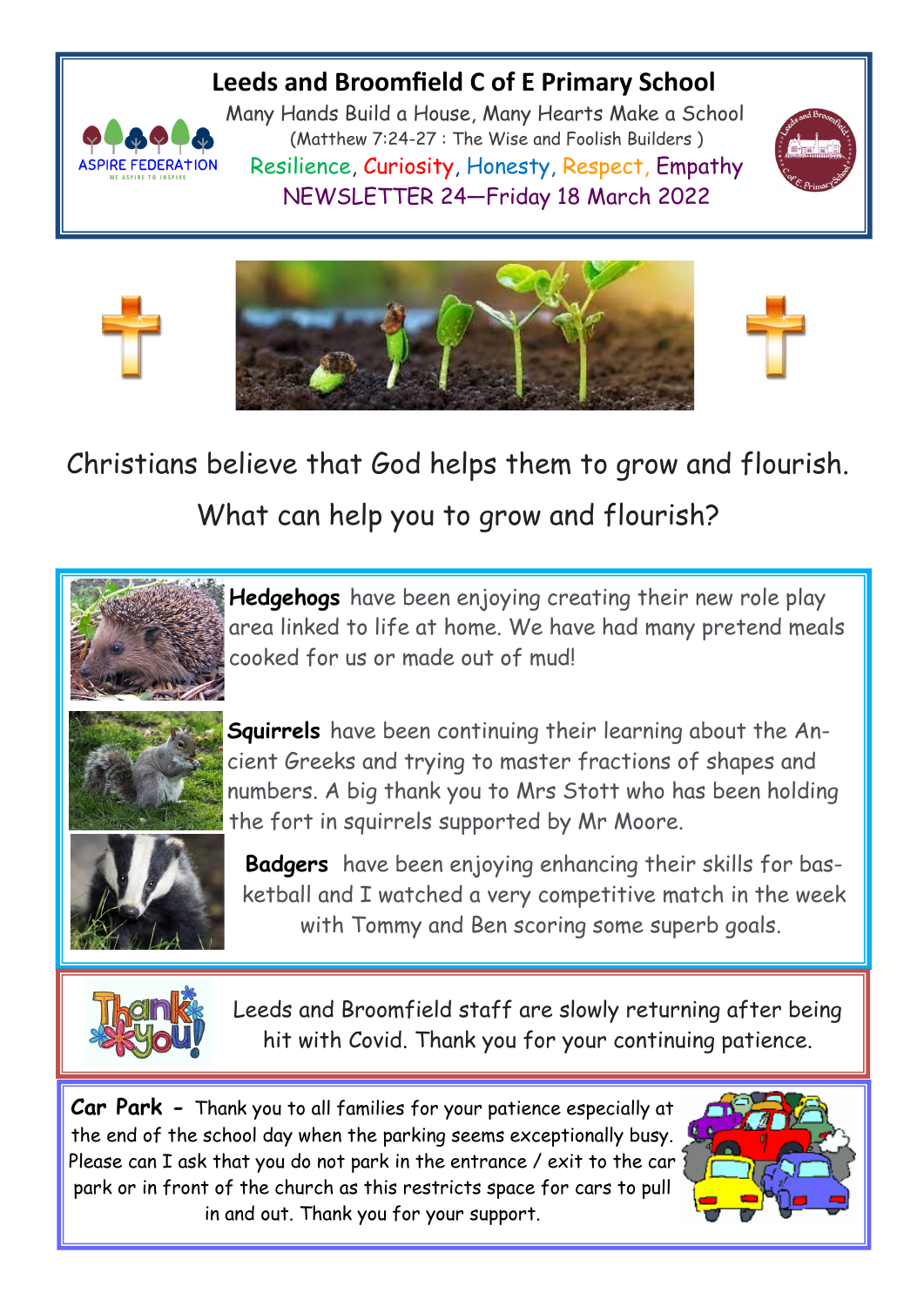# **PROUD awards**

After speaking to pupils and staff we wanted to build children's self esteem and confidence in themselves. Each pupil needs to work to get a badge for each letter of the word PROUD.

- P Pleasure in work
- R Respect in work
- O Organised in work
- U Unique in work
- D Distinction

inasine **RelieVe AChieVe** 

Each class has a different colour badge to collect. The children can put these on their bags or on their school jumpers.

**This week's PROUD winners are: Esther,Alana,Sophia,Lilly &Dolly Well done!**



pick up times are as follows: **Morning:** 8:30-8:40 Years R, 1 and 2 8:40-8:50 Years 3-6 **Afternoon:** 3:00-3:10 Years R, 1 and 2 3:10-3:20 Years 3-6 Please try and drop your child and pick your child up between these times.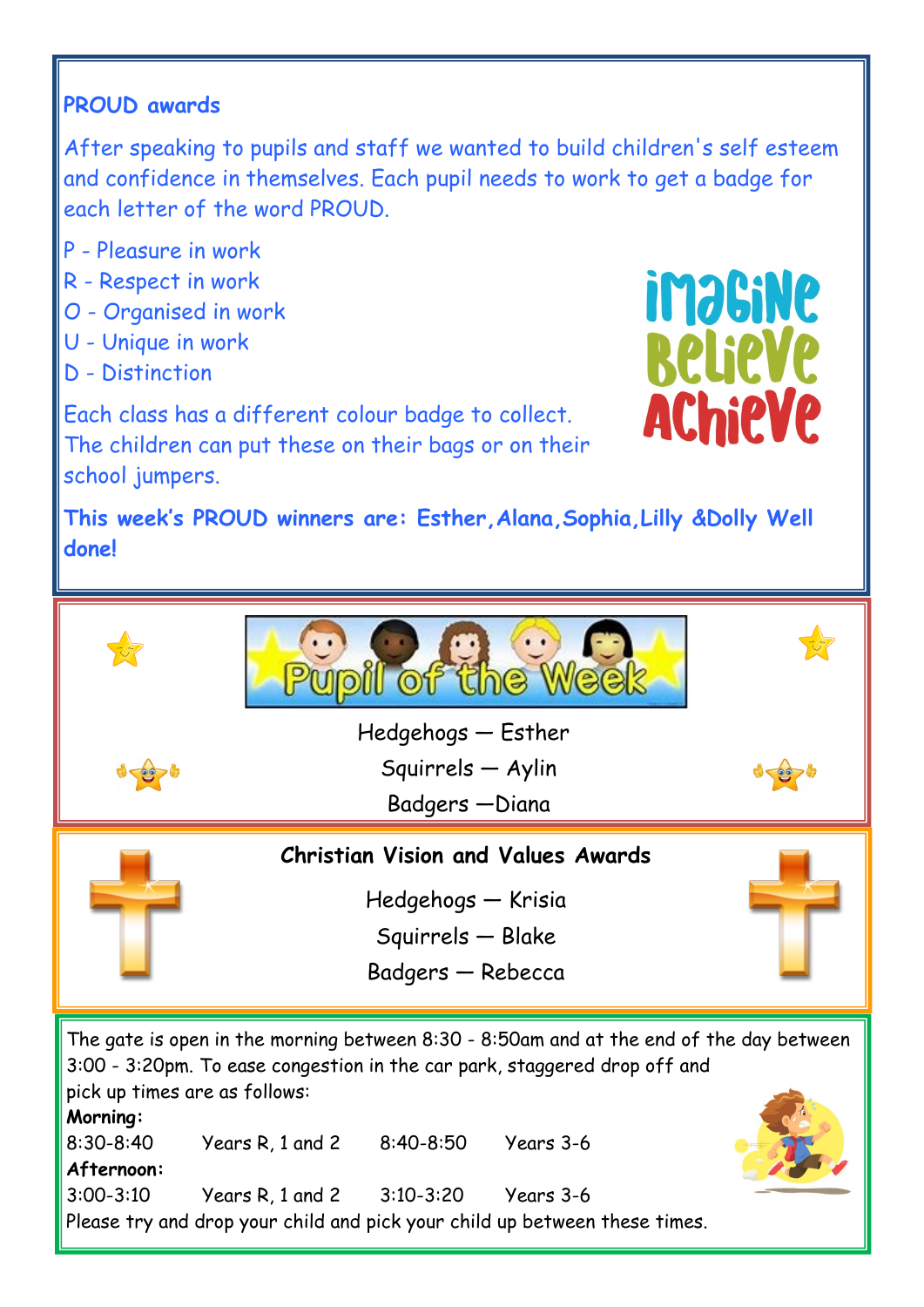

Online Safety - Please continue to talk to your children about the games and apps they are using online. Google have five fundamentals of their internet code to be an Internet Legend. See below for one of them. Many children have been talking about squid games and duggy wuggy. There are videos on YouTube. These are not nice games and I would block them if they appear on your children's phones or tablets. Please keep that open conversation with your children

[https://beinternetawesome.withgoogle.com/en\\_uk/](https://beinternetawesome.withgoogle.com/en_uk/)

#### **BE INTERNET STRON**

#### **Secure Your Secrets**

Personal privacy and security are just as important online as they are offline. Safeguarding valuable information helps kids avoid damaging their devices, reputations, and relationships.

#### **Create a Strong Password**

Make it memorable, but avoid using personal information like names or birthdays. Use a mix of uppercase letters, lowercase letters, symbols, and numbers. R3pl@ce le++ers wit# sYmb0ls & n^mb3rs 1ike Thi\$.

### **Switch It Up**

.

Do not use the same password on multiple sites. Create a few different variations of the same password for different accounts.



We hope that you have been finding our Parent/Carer Wellbeing Newsletter useful. A reminder that if you need any wellbeing advice, guidance or support, please email [wellbeing@aspire-kent.org.uk](mailto:wellbeing@aspire-kent.org.uk)

#### **Reminder:**



No ear-rings for PE

## **Reminder:**



Please remember to bring in a pair of wellies or a second pair of trainers so the children can play on the field in all weathers.